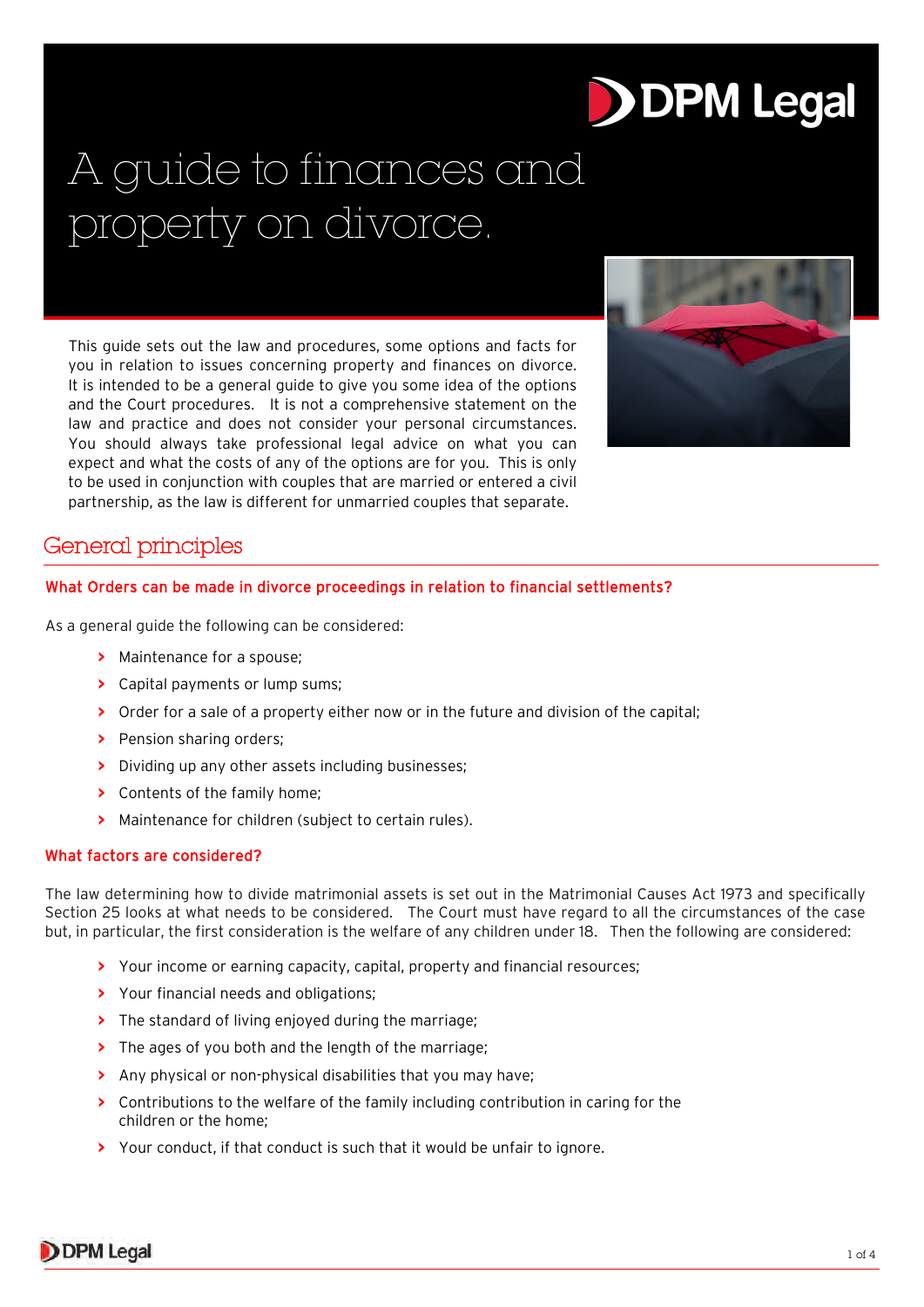#### How do you sort our cases?

We would recommend a number of options, which we will explore in more detail in this guide. Recommendations can include solicitor led negotiations, mediation, arbitration or other out of court resolution or applications to the Court for a Judge to decide what should happen. Court proceedings with a Judge deciding the outcome of your finances are to be avoided, if at all possible. On average the time taken to resolve matters in Court proceedings will be at least 12 months, compared to a much-shortened period if there is any form of negotiation/dispute resolution. The pandemic has increased the delays in the family justice system and that is likely to only continue in the future.

# Alternatives to Court - how do we start?

#### Negotiation via Solicitors

We need to consider your income, capital, property and other resources. It requires full and frank disclosure of each other's assets. It is also difficult for Solicitors to correctly advise on the fairness of a proposal without seeing financial disclosure.

The Court process involves completion of a Form E Financial Statement, and you will be asked to complete this on a voluntary disclosure basis through solicitors. If everyone can agree to do this at an early stage, it will save time and legal costs. Your Form E Financial Statement is a lengthy document that will set out all the information that Solicitors need to assist you. We can provide you with a blank Form E for you to start completing. It requires you to provide certain documents such as bank statements, wage slips, pension information etc.

Once you have provided disclosure you can sit down with your Solicitor and plan a way forward and, hopefully, negotiate a settlement that is fair to both of you, and which will consider the factors that are considered in law.

If you reach an agreement, then the terms of that agreement can be drawn up by Solicitors into what is called a Consent Order. The Consent Order can be lodged at the Court for a Judge to approve. The Judge will also have a summary of your financial circumstances in a form that will be completed by you both, called a Statement of Information for a Consent Order. If, having read that and looked at the factors it needs to, and the Judge approves the Order, it will confirm this and send back to your Solicitors and it will be a legally binding document that you have to stick to.

#### Mediation

Mediation is not marriage or relationship counselling. Mediation is a process where you will sit down with a neutral, independent, and trained third party, who will try and assist you in coming to an agreement as to what should happen in relation to your finances.

You will exchange financial disclosure in mediation, and you will consider your options. During that process you will be asked by your mediator to take legal advice. However, mediation is often a quicker and cheaper process as the costs of mediation are shared between you both.

Not all cases are suitable for mediation but very often, you will need to have attempted mediation before you can even consider making an application to the Court. Your Solicitor will be able to let you know if your case is suitable for mediation and will be able to recommend local mediators to you.

Once you have reached an agreement in mediation, your mediator will draw up a summary of the agreement and financial matters and you will take that to your Solicitor who will convert that into a Consent Order for submission to the Court. It is only once the mediation agreement is put into a Consent Order and approved by the Court, that it becomes a binding document.

#### Family Arbitration

Arbitration is a form of dispute resolution which takes place outside a formal court process. It is increasingly popular as a method of resolving disputes. It is however still a voluntary process. The benefits of arbitration are:

**>** Speed. Subject to the availability of an arbitrator, the timetable is up to the parties to agree. You therefore avoid the risk of cases being adjourned or not finished because of pressure of Court time. Arbitration often takes much less time than Court proceedings.

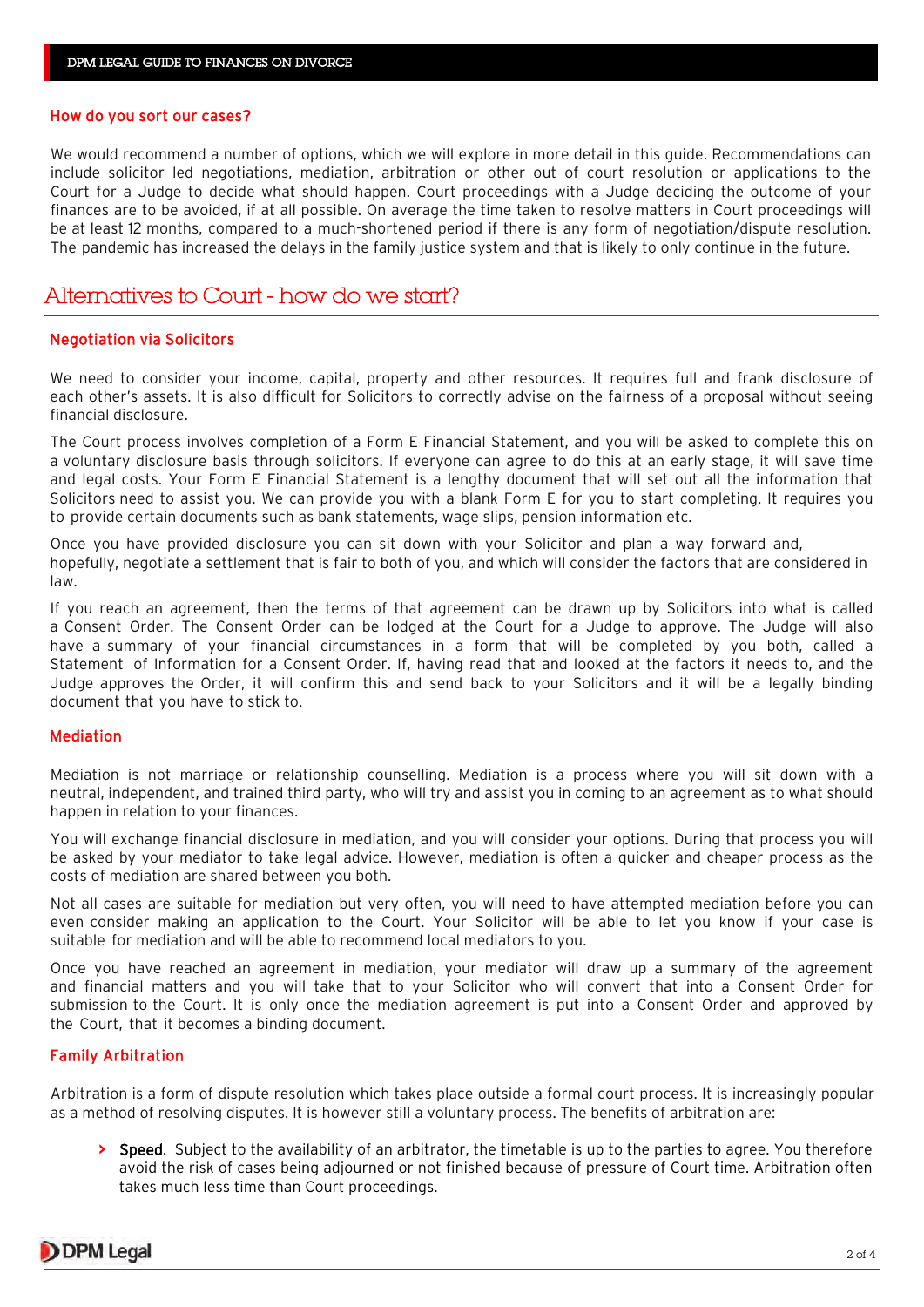## Family Arbitration continued

- **>** Choice. When you issue court proceedings you do not get to choose your Judge. You can choose your own arbitrator however and knowing that your dispute will be resolved by a selected specialist with appropriate experience can be very attractive to parties and legal advisors. You will retain that arbitrator throughout the process.
- **>** Costs. Although you must pay the fee for an arbitrator the ability to streamline the process and to deal with matters in a timely and efficient manner, can often lead to greater costs savings than going through the Court process.

Any decision by an arbitrator is binding. You can attend arbitration in person or deal with it in writing. Once the arbitrator has given a written decision (known as an Award) this is incorporated into a Consent Order and approved.

## The Court option – what happens and how long does this take?

If you cannot negotiate in any other way, then you may have to make an application to the Court. The Court will then fix a timetable for compliance with its orders, and you will usually have to attend Court hearings (either in person or via video). An application to the Court is commenced by filling in a form called a Form A and paying a Court fee. The Court will then issue the application and send to you and your spouse a Notice of First Appointment. This contains details of:

- a) A date and time for a First Appointment (this should be in 12-16 weeks but is often taking longer)
- b) A timetable for how to deal with the case up to First Appointment which will include completion of Form E and other documents.

You should talk to your Solicitor about what is needed once you have that Notice.

#### The First Appointment

This is a first hearing. It may be dealt with at a video hearing. The First Appointment is a direction hearing and is an administration hearing to decide what issues are in dispute and to try and save costs. You may be directed to provide further information after this hearing, or to prepare further documents. Sometimes these hearings can be treated as an FDR (see below) but that is not always possible if there are outstanding issues or there is not enough Court time. Your First Appointment will be given a 45-60 min slot and your Judge will have a number of other cases to deal with at the same time.

#### The FDR (Financial Dispute Resolution) Appointment

This is the second of the hearings that the Court can consider. It is a negotiation hearing and is held for the purpose of trying to negotiate and settle financial matters.

The Judge who deals with the FDR will have no further involvement in the case after that, other than to approve a Court Order if you successfully negotiate on that day. This is because the Judge will give an indication of what they think the outcome should be after having heard your position and the position of your spouse and looked at the documents.

Settlement proposals must be put forward no later than 7 days before an FDR and both parties should enter the process willingly and with a view to settle. If you do not make offers, or you are unwilling to negotiate, that could have an impact on who pays costs of that hearing or future hearings.

After the hearing, if you do not settle, any offers that are made are removed from the Court paperwork so that any Judge at a final hearing is not aware of the discussions/offers that are made.

Some cases settle at FDR, and some do not. Some cases are incapable of settlement for a variety of reasons and need a Judge to make a decision. However, many cases are assisted by a Judge making comments and giving guidance at an FDR. Agreeing matters at an FDR enables parties to retain control of the outcome of their finances.

#### Final Hearing

If you cannot resolve matters at the FDR, the Judge will direct that a final hearing is listed. The Judge may also make further directions to prepare statements, file updated evidence of financial information including assets, pensions etc.

A final hearing will typically last 1-2 days but if the matter is complicated it could be longer. Both parties will give evidence at a hearing and be cross examined. A Judge will then decide how to split your assets and may give their decision on the last day of the hearing or, you may have to wait for their decision. You will be bound by that decision whether either of you like it, or not.